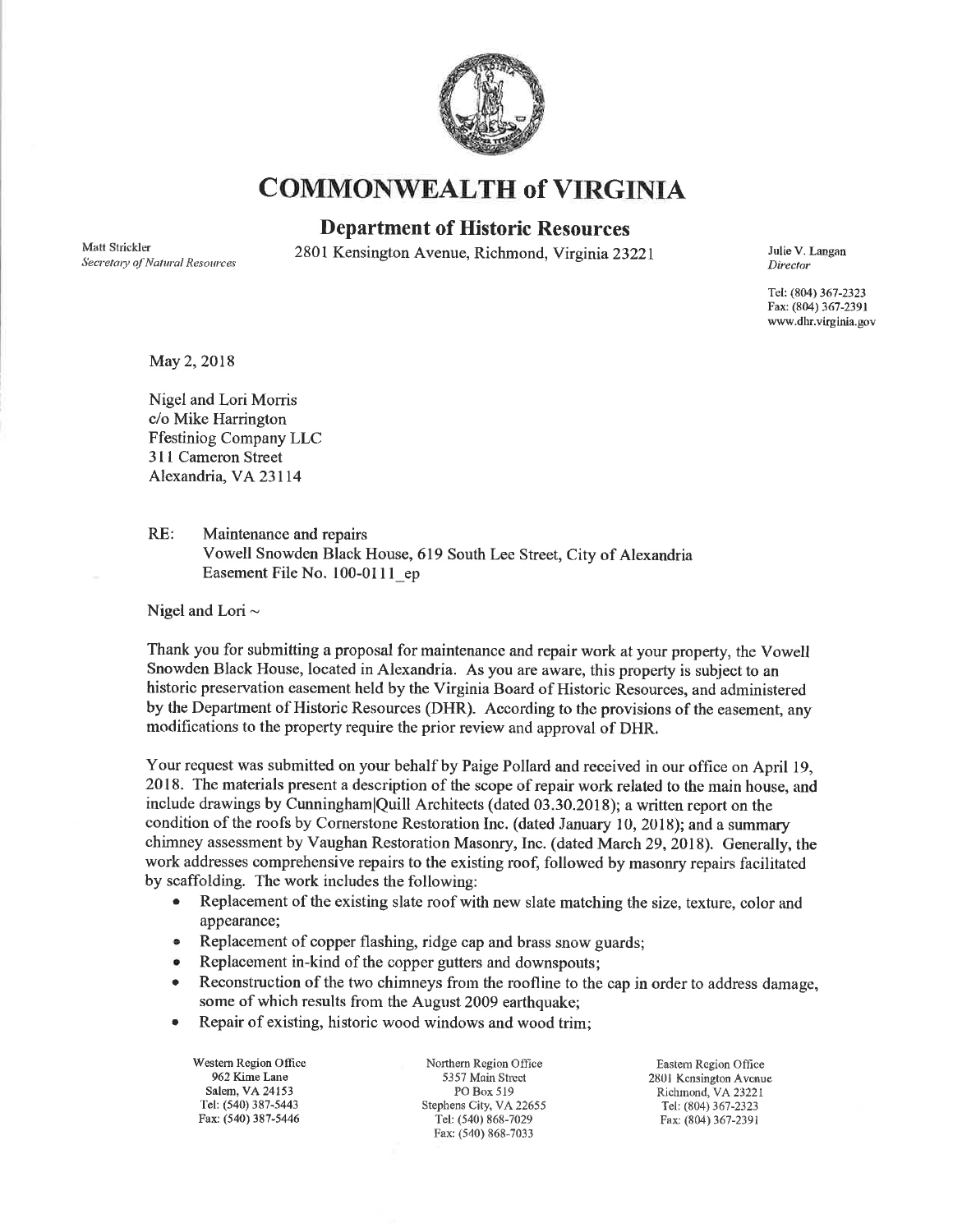- . Removal of non-historic cooper rake trim and replacement with painted wood rake board, per photographic documentation;
- Repointing of mortar joints as necessary, using lime-based mortar;
- Repairs to existing stone window sills and replacement with stone of the concrete sills; and
- Cleaning of masonry.

After careful review by our office, the request appears consistent with the easement and the Secretary of the Interior's Standards for Rehabilitation, and is approved, with the following conditions:

## CONDITIONS:

- l. Repointing mortar must be done on an as-needed basis only and match the color, texture, strength, joint width, and joint profile of the existing historic masonry. This work must be accomplished in accordance with the guidance provided in Preservation Brief 2, Repointing Mortar Joints in Historic Masonry Buildings. Specifications and repointing samples should be reviewed and approved by DHR before proceeding with this work. Please note that high quality overall and close-up color photographs of the masonry before and after re-pointing must be submitted as part of the planned rehabilitation tax credit application.
- 2. Cleaning of exterior masonry must be accomplished using the gentlest means possible without damaging the surface of the masonry. This work must be consistent with the guidance provided in Preservation Brief 1, Assessing Cleaning and Water-Repellent Treatments þr Historic Masonry Buildings. Specification and test cleaning samples should be reviewed and approved by DHR before proceeding with this work. High quality overall and close-up color photographs of the masonry before and after cleaning must be submitted as part of the planned rehabilitation tax credit application.
- 3. Replacement brick must be used on an as-needed basis only and match the color, size, texture, and general physical characteristics of the historic brick.
- 4. Copper downspout brackets must be connected at mortar joints and not directly into the brick face.

This approval is valid for one year from the date of this letter. If you need to revise the scope of work or are unable to complete the full scope of work within one year, please contact our office for an extension. We look forward to working with you on this project. Please conlact our office for any additional questions or clarifications.

<sup>Sincerely,</sup><br>Migan Wilmat

Megan Melinat Easembrit Program Architect 804.482.64ss  $megan.melinat@dhr.virginia.gov$ 

c: Paige Pollard, Commonwealth Preservation Group

Westem Region Ofüce 962 Kime Lane Salem, VA 24153 Tel: (540) 387-5443 Fax: (540) 387-5446

Northem Region Office 5357 Main Street PO Box 519 Stephens City, VA 22655 Tel: (540) 868-7029 Fax: (540) 868-7033

Eastem Region Office 2801 Kensington Aveme Richmond, VA23221 Tel: (804) 367-2323 Fax: (804) 367-2391